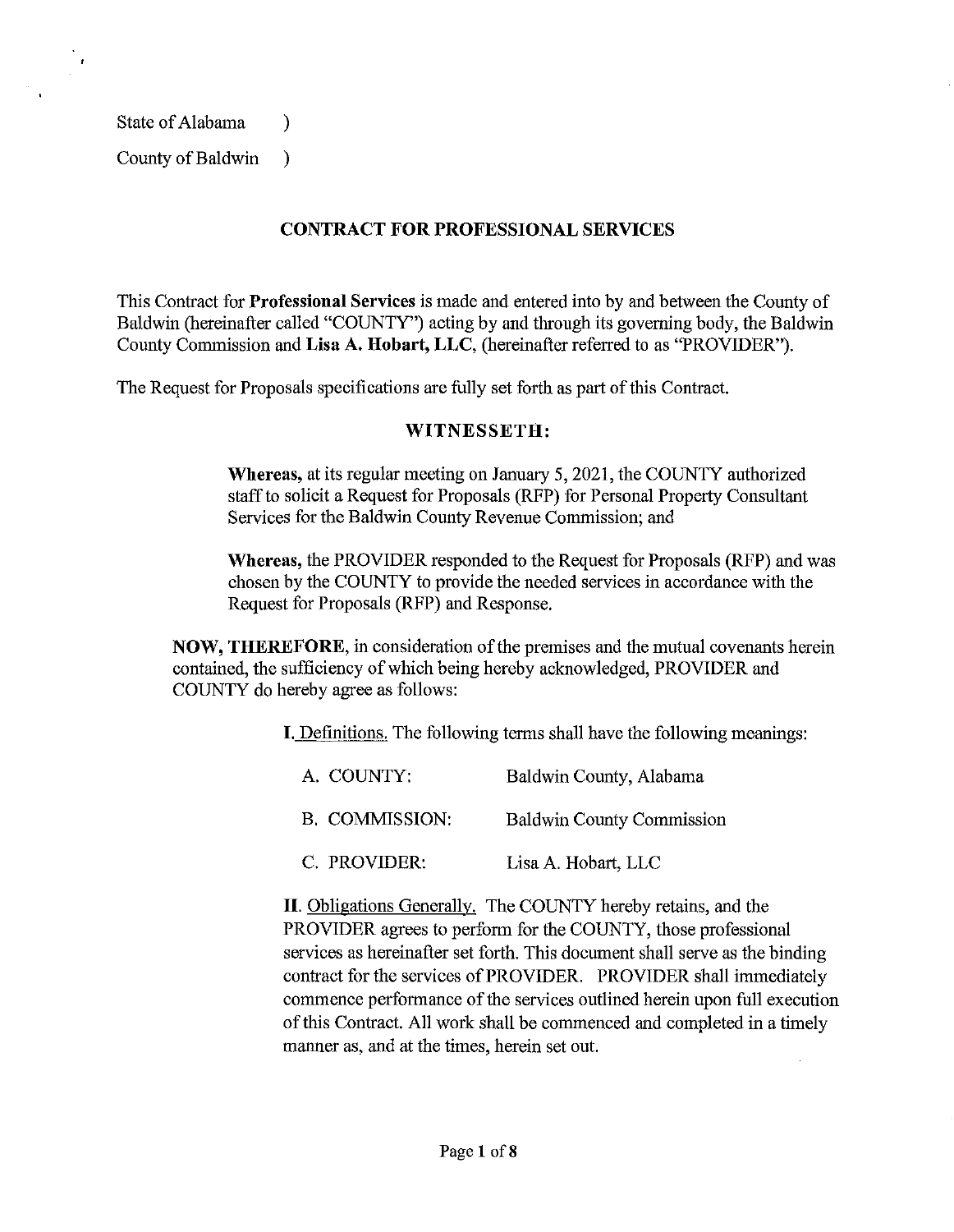III. Recitals Included. The above recitals and statements are incorporated as part of this Contract and shall have the effect and enforceability as all other provisions herein.

 $\frac{1}{2}$  .  $\frac{1}{2}$ 

IV. Professional Qualifications. For the purpose of this Contract, the PROVIDER represents and warrants to the COUNTY that it possesses the professional, technical, and administrative personnel with the specific experience and training necessary to provide the professional services required herein.

V. No Prohibited Exclusive Franchise. The COUNTY neither perceives nor intends, by this Contract, a granting of an exclusive franchise or violation of Art. I, Section 22 of the Alabama Constitution.

VI. Representation/Warranty of Certifications, Etc. PROVIDER represents and warrants that PROVIDER is presently certified, licensed and otherwise permitted under all necessary and applicable laws and regulations to perform the services herein, and that PROVIDER shall renew, maintain, and otherwise ensure that all such certifications, licenses, and permits are current and valid, without interruption, for and through completion of the services. The representation and warranty aforesaid is a material inducement to the COUNTY in entering this Contract, and the parties agree that the breach thereof shall be deemed material at the County's option.

VII. Legal Compliance. PROVIDER shall at all times comply with all applicable federal, State, local and municipal laws and regulations.

VIII. Independent Contractor. PROVIDER acknowledges that it is an independent contractor, and PROVIDER shall at all times remain as such in performing the services under this Contract. PROVIDER is not an employee, servant, partner, or agent of the COUNTY and has no authority, whether express or implied, to contract for or bind the COUNTY in any manner. The parties agree that PROVIDER shall be solely responsible for and shall have full and unqualified control over developing and implementing its own means and methods, as it deems necessary and appropriate in providing the aforementioned services, and that the COUNTY's interests herein are expressly limited to the results of said services. PROVIDER is not entitled to unemployment insurance benefits, and PROVIDER is responsible for and obligated to pay any and all federal and state income tax on any monies paid pursuant to this Contract.

IX. No Agency Created. It is neither the express nor the implied intent of PROVIDER or COUNTY to create an agency relationship pursuant to this Contract. Therefore, the PROVIDER does not in any manner act on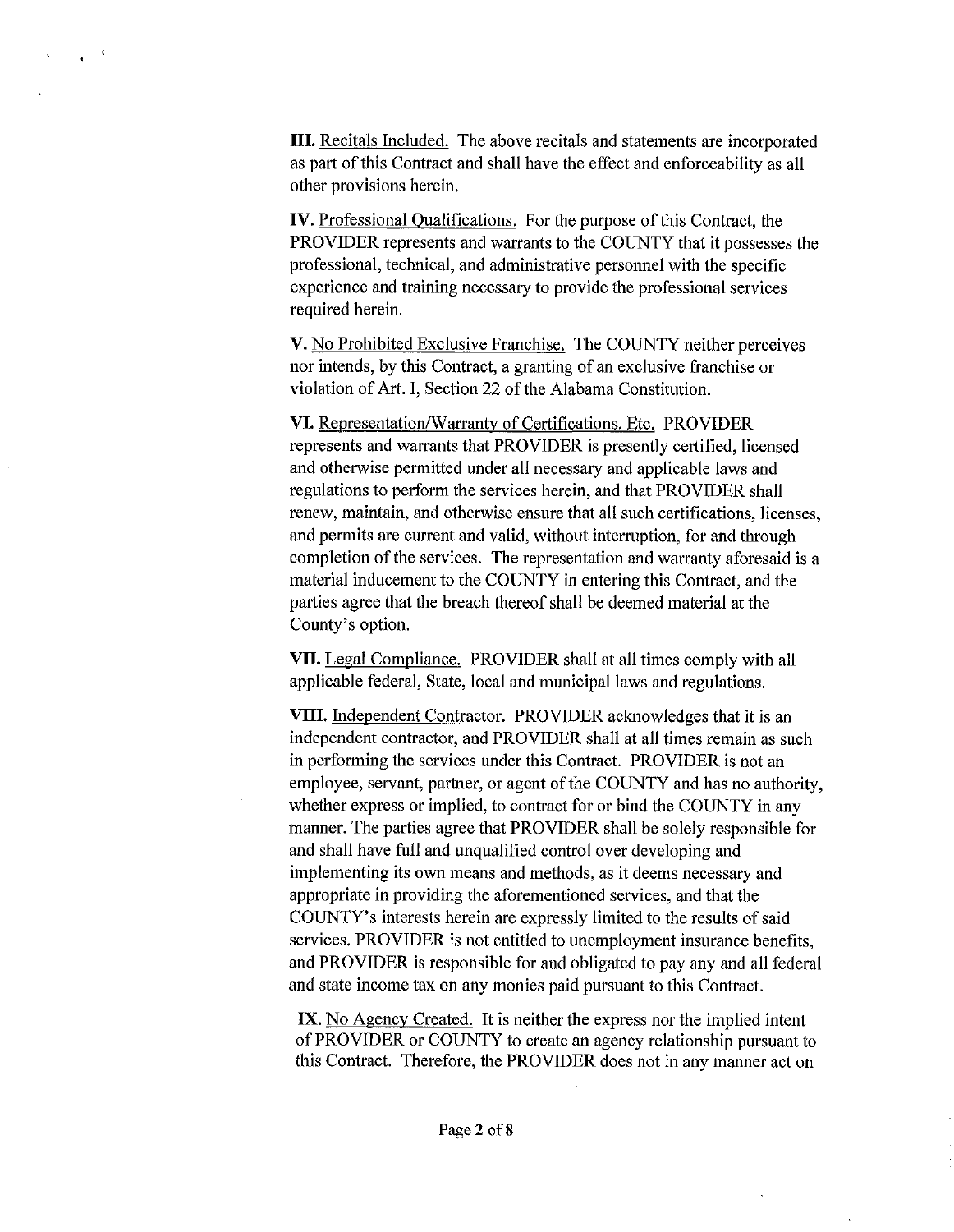behalf of COUNTY, and the creation of such a relationship is prohibited and void.

 $\chi^{(0)}$ 

X. Unenforceable Provisions. If any one or more of the provisions contained herein shall, for any reason, be held to be invalid, illegal or unenforceable in any respect, then such provision or provisions shall be deemed severable from the remaining provisions hereof, and such invalidity, illegality or unenforceability shall not affect any other provision hereof. This Contract shall be construed as if such invalid, illegal or unenforceable provision had never been contained herein.

**XI.** Entire Agreement. This Contract represents the entire and integrated agreement between COUNTY and PROVIDER and supersedes all prior negotiations, representations, or agreements, either written or oral. This contract may be amended only by written instrument signed by all parties.

**XII.** Failure to Strictly Enforce Performance. The failure of the COUNTY to insist upon the strict performance of any of the terms, covenants, agreements and conditions of this Contract shall not constitute, and shall never be asserted by PROVIDER as constituting, a default or be construed as a waiver or relinquishment of the right of the COUNTY to thereafter enforce any such term, covenant, agreement, or condition, but the same shall continue in full force and effect.

**XIII.** Assignment. This Contract or any interest herein shall not be assigned transferred or otherwise encumbered by PROVIDER without the prior written consent of the COUNTY, which may be withheld or granted in the sole discretion of the COUNTY.

**XIV.** Ownership of Documents/Work. The COUNTY shall be the owner of all copyright or other intellectual property rights in reports, documents and deliverables produced and paid for under this Contract, and to the extent permitted by Alabama law, any such material may be reproduced and reused at the discretion of the COUNTY without payment of further consideration. PROVIDER shall not transfer, disclose, or otherwise use such information for any purpose other than in performance of the services hereunder, without the COUNTY's prior written consent, which may be withheld or granted in the sole discretion of the COUNTY.

XV. Notice. Notice required herein shall be in writing, unless otherwise allowed, and said notice shall be deemed effective when received at the following addresses:

PROVIDER: Lisa A. Hobart, LLC 1585 Emmons Birmingham, MI 48009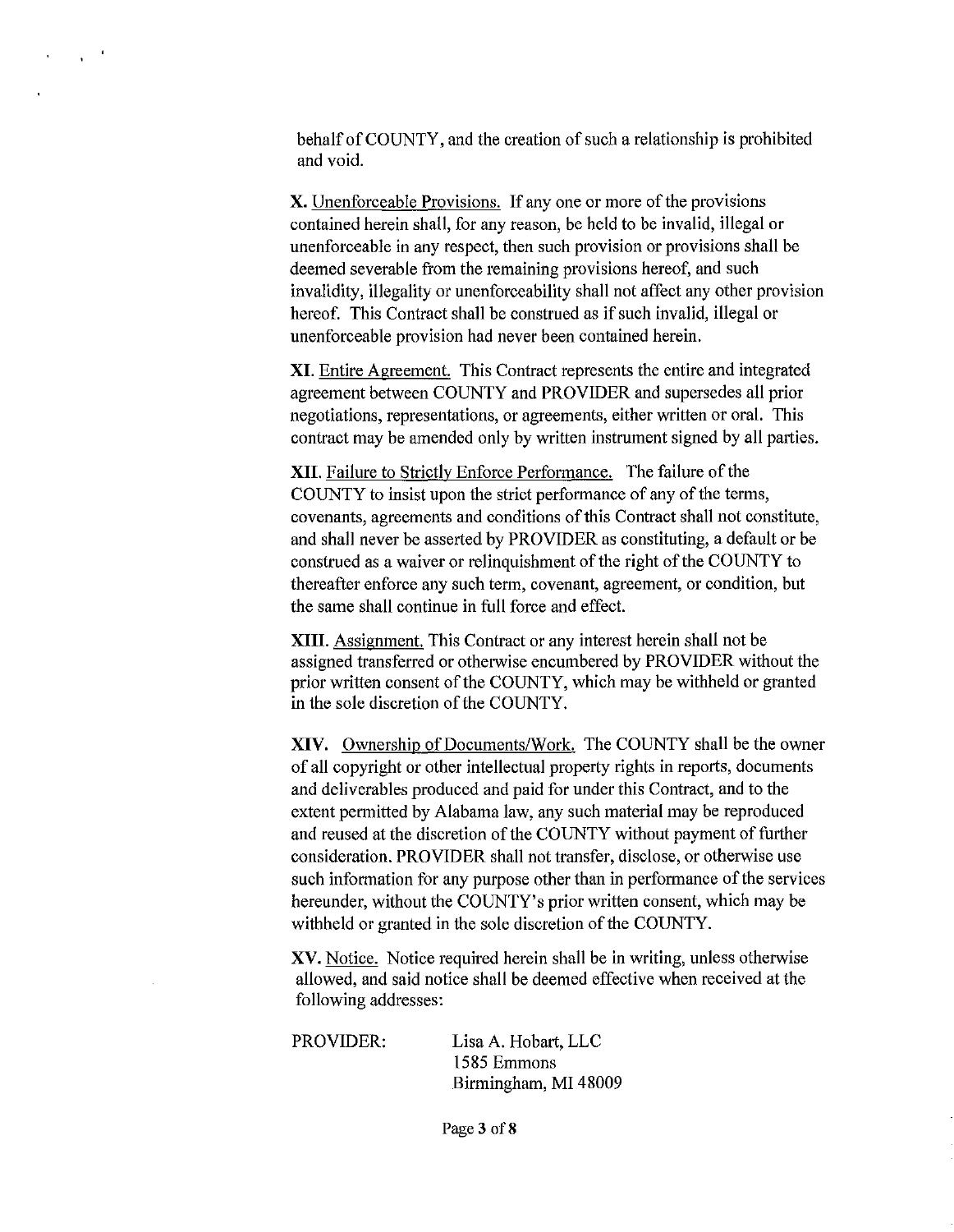$\Delta$ 

COUNTY: Baldwin County Commission c/o Chairman 312 Courthouse Square Suite 12 Bay Minette, AL 36507

XVI. Services to be Rendered. PROVIDER is retained by the COUNTY as a professionally qualified contractor. The general scope of work for the services shall include all the terms and Conditions of "Request for **Proposals,"** the same being expressly incorporated herein by reference, and without limitation will encompass:

"All provision and conditions and/or specifications listed/stated in the Request for Proposals for Personal Property Consultant Services for the Baldwin County Commission."

- A. PROVIDER will provide ongoing communications with COUNTY regarding this service, including updates, emails and etc. as requested. Additionally, PROVIDER will meet with COUNTY as needed or requested.
- B. PROVIDER is responsible for the professional quality, technical accuracy, timely completion and coordination of all services furnished by or in relation to this Contract.
- C. PROVIDER represents and warrants that its services shall be performed within the limits and standards provided by the COUNTY, in a manner consistent with the level of care and skill ordinarily exercised by similar providers under similar circumstances at the time the services are performed.

### XVII. General Responsibilities of the COUNTY.

- A. The COUNTY shall provide reasonable notice to PROVIDER whenever the COUNTY actually observes or otherwise actually becomes aware of any development that affects the scope or time of PROVIDER's services hereunder or any defect or nonconformance in the work of PROVIDER.
- B. The COUNTY shall pay to PROVIDER the compensation as, and subject to the terms set out below.

XVIII. Termination of Services. The COUNTY or PROVIDER may terminate this contract, with or without cause or reason, by giving thirty (30) days written notice of such to the other party. Upon receipt of such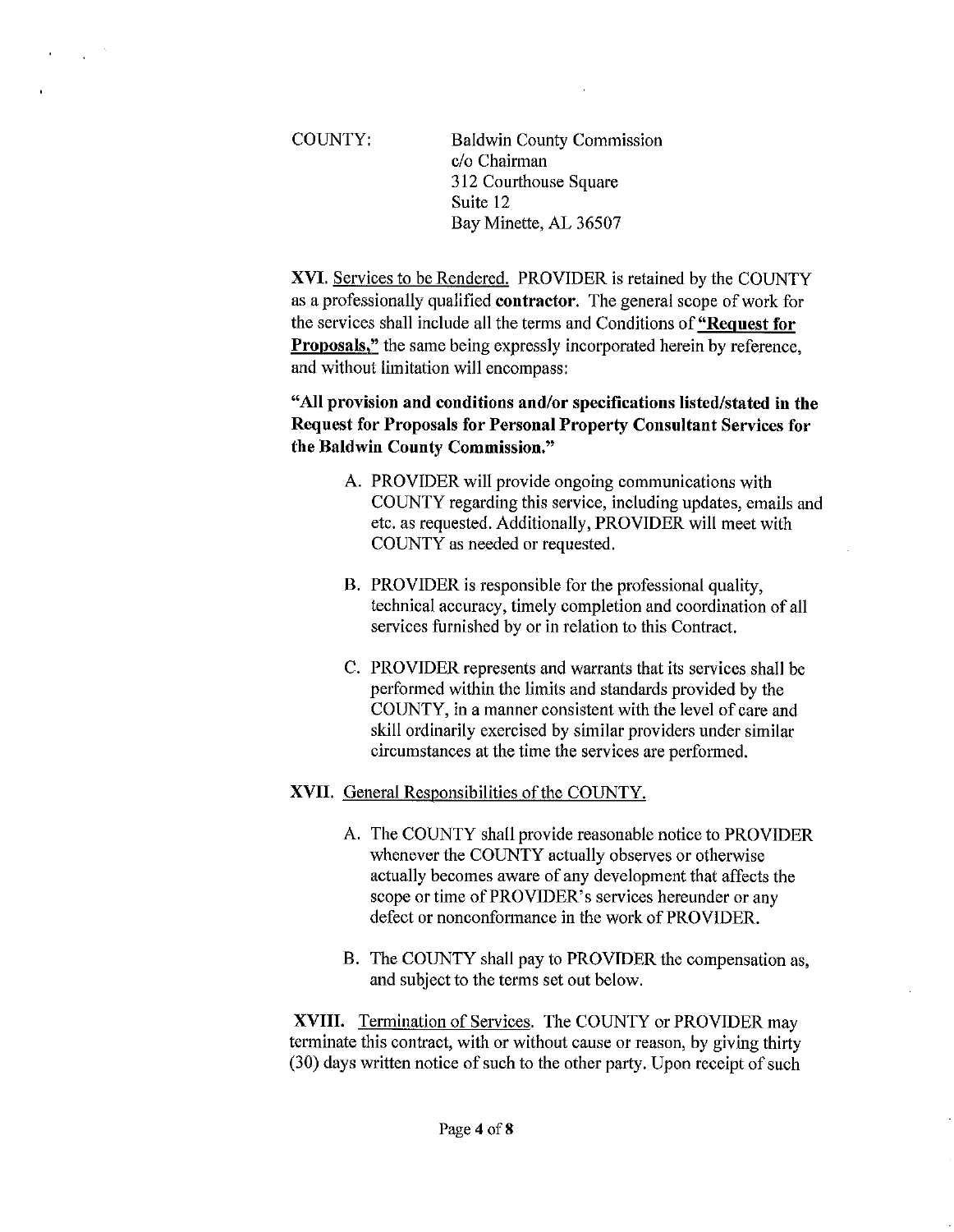notices, PROVIDER shall discontinue its work to the extent specified in the notice.

In the event of termination, the COUNTY shall pay PROVIDER for all services satisfactorily rendered, and for any expenses deemed by COUNTY to be a reimbursable expense incurred pursuant to this Contract and prior to the date of tennination.

**XIX.** Compensation Limited. The compensation to be paid to the PROVIDER shall be the full compensation for all work performed by PROVIDER under this Contract. Any and all additional expenditures or expenses of PROVIDER, not listed in full within this Contract, shall not be considered as a part of this Contract and shall not be demanded by PROVIDER or paid by COUNTY.

XX. Direct Expenses. Compensation to PROVIDER for work shall be paid per **"ATTACHMENT A."** Said compensation shall be all inclusive, including without limitation, reimbursement of all cost, incidentals and operating expense associated with those directly engaged in performance of the requested services.

**XXI.** Method of Payment. PROVIDER shall submit invoices to the COUNTY for payment for work performed. Such invoice shall be accompanied by a detailed account of compensation to be paid PROVIDER.

Payment shall be made by the COUNTY within thirty (30) days of the approval of the invoice submitted by the PROVIDER. The COUNTY agrees to review and approve invoices submitted for payment in a timely manner.

**XXII.** Effective and Termination Dates. This Contract shall be effective on the same date as its full execution and shall terminate on or before the date April I, 2022 or either by giving thirty (30) days written notice of such to the other party. [Nothing herein stated shall prohibit the parties from otherwise tenninating this Contract according to the provisions herein.]

**XXIII.** Force Majeure. The Parties hereto shall incur no liability to the other if perfonnance becomes impossible or impracticable by reason of an event or effect that the parties could neither have anticipated nor controlled. This allowance shall include both an act of nature and acts of third parties. Any costs that would otherwise be incurred and/or necessitated by the provisions herein shall be alleviated for either party by such event or effect.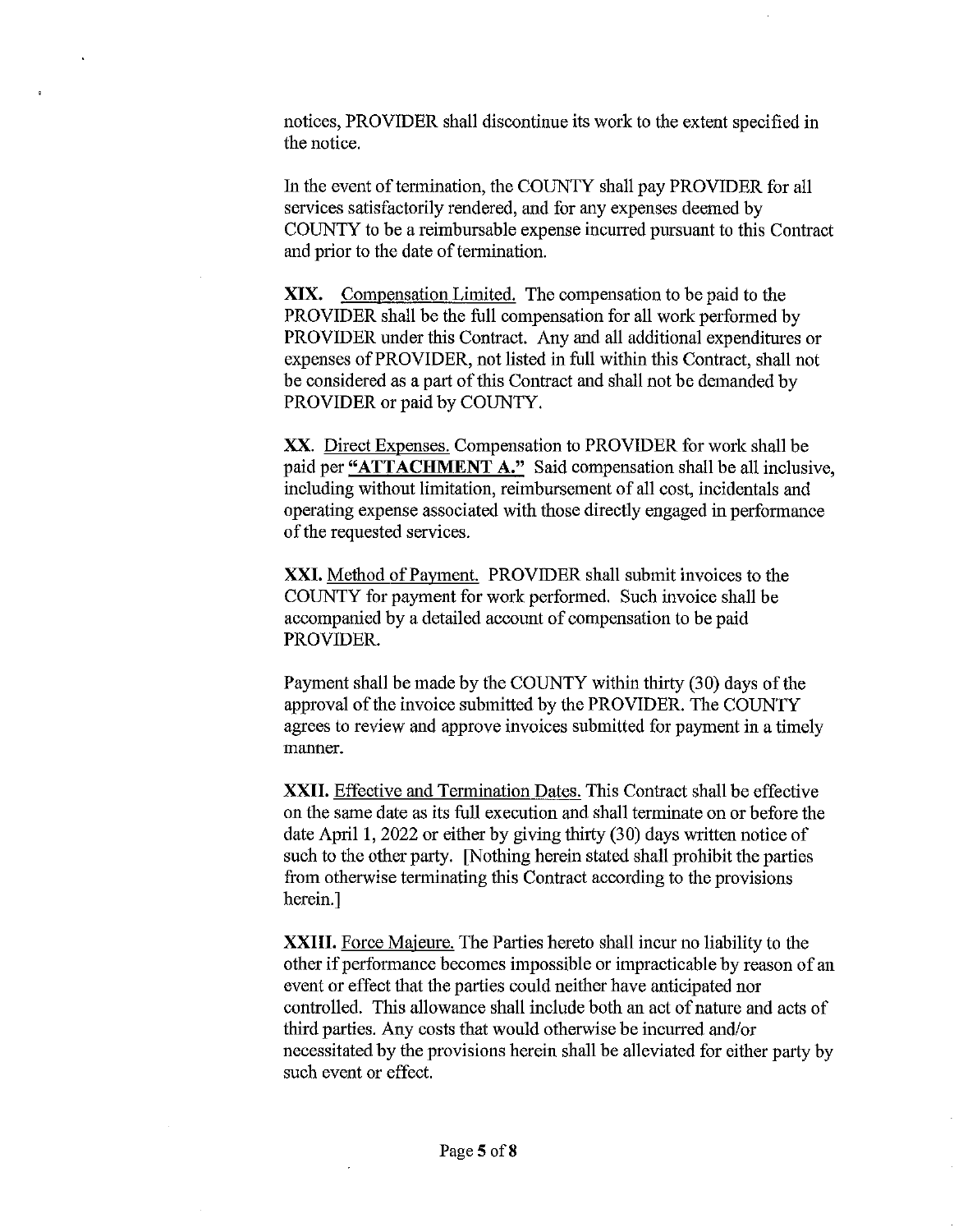**XXIV.** Indemnification. PROVIDER shall indemnify, defend and hold County, and its Commissioners, affiliates, employees, agents, and representatives (collectively referred to in this Section XXIV as "COUNTY") harmless from and against any and all claims, demands, liabilities, damages, losses, judgments, costs, and expenses including, without limitations, attorneys' fees, and costs, for any and all personal injury (including death) and property damage of any kind or nature whatsoever, incurred by, asserted against, or imposed upon COUNTY, as a result of or in any manner related to provision of services hereunder, or any act or omission, by PROVIDER. PROVIDER shall provide the COUNTY with proof of general liability coverage including the COUNTY as an additional insured. This indemnification shall survive the expiration or termination of this Contract.

**XXV.** Number of Originals. This Contract shall be executed with three (3) originals, each of which are equally valid as an original.

**XXVI:** Governing Law: This Contract in all respects, including without limitation its formation, validity, construction, enforceability and available remedies, shall be governed by the laws of the State of Alabama, without regard to Alabama conflict of law principles.

**XXVII:** Insurance: Prior to performing services pursuant to this Contract, Provider shall carry, with insurers satisfactory to County, throughout the term of hereof, Auto Liability Insurance, including owned, hired and nonowned vehicles, with limits of not less than \$1,000,000, combined single limit, for both bodily injury liability and property damage liability each occurrence; Commercial General Liability Insurance, including all contractual liability hereunder, with limits not less than \$1,000,000, combined single limit, for both bodily injury liability and property damage liability each occurrence; and Worker's Compensation Insurance, meeting the statutory limits of the State of Alabama and Employer's Liability Insurance fully covering all employees and supervisors participating in the work at the subject property site. All liability insurance shall name the County as an additional insured. Prior to commencing operations hereunder, a Certificate of Insurance evidencing such coverage, satisfactory to County, shall be furnished to County, which shall specifically state that such insurance shall provide for at least ten (10) days' notice to County in the event of cancellation, termination or any change in such insurance policies. The workers compensation certificate shall bear an endorsement clearly evidencing a waiver of the right of subrogation against County and County Representatives. Should Provider fail to furnish current evidence upon demand of any insurance required hereunder, or in the event of cancellation, termination or change in any such insurance, County may, at its option, suspend this Contract until insurance is obtained, terminate this Contract immediately without further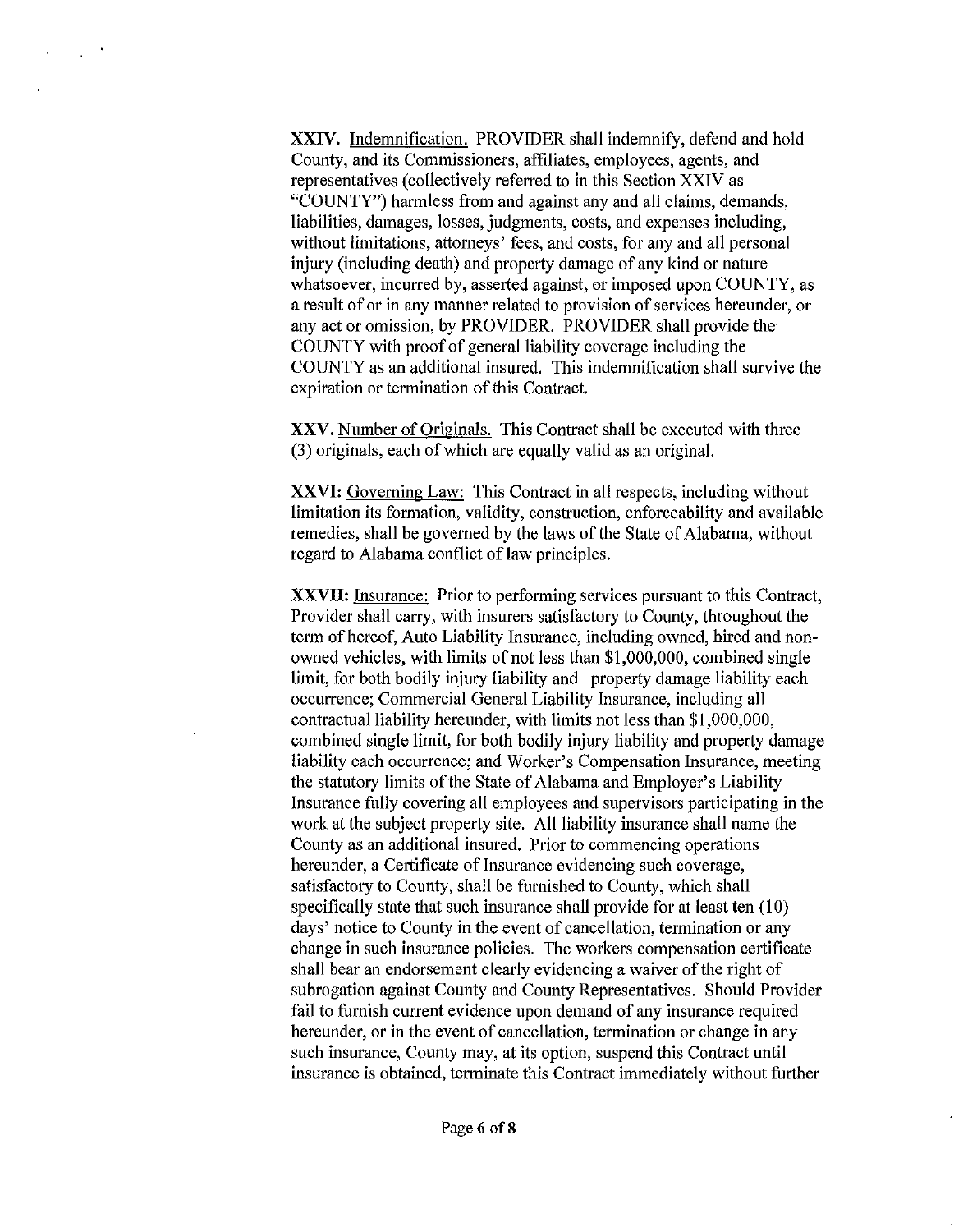action, or hold Provider in material default and pursue any and all remedies available.

IN WITNESS WHEREOF, the parties hereto have executed this Contract on the last day of execution by the COUNTY as written below.

 $CO$ VIS, III, Chairman

AT ATTEST: 1 Executed this Contract on the last day of<br>TEST: 2<br><u>Melace</u>  $\frac{4}{\sqrt{2}}$  Date

County Administrator

State of Alabama (1)

County of Baldwin (1)

I. <u>Kristen M. Rawson</u>, a Notary Public in and for said County, in said State, hereby certify that, Joe Davis, Ill, whose name as Chairman of Baldwin County Commission, and Wayne Dyess, whose name as County Administrator, are known to me, acknowledged before me on this day that, being informed of the contents of the Contract for Professional Services, they, as such officers and with full authority, executed same knowingly and with full authority to do so on behalf of said Commission.

GIVEN under my hand and seal on this the  $\sqrt{\frac{4h}{\omega}}$  day of  $\sqrt{\frac{2021}{\omega}}$ , 2021.

The method of the same of the same of the same of the same of the same of the same of the same of the same of the same of the same of the same of the same of the same of the same of the same of the same of the same of the

My Commission Expires

**My Commission Expires:** December 28, 2024



### **SIGNATURE AND NOTARY PAGE TO FOLLOW**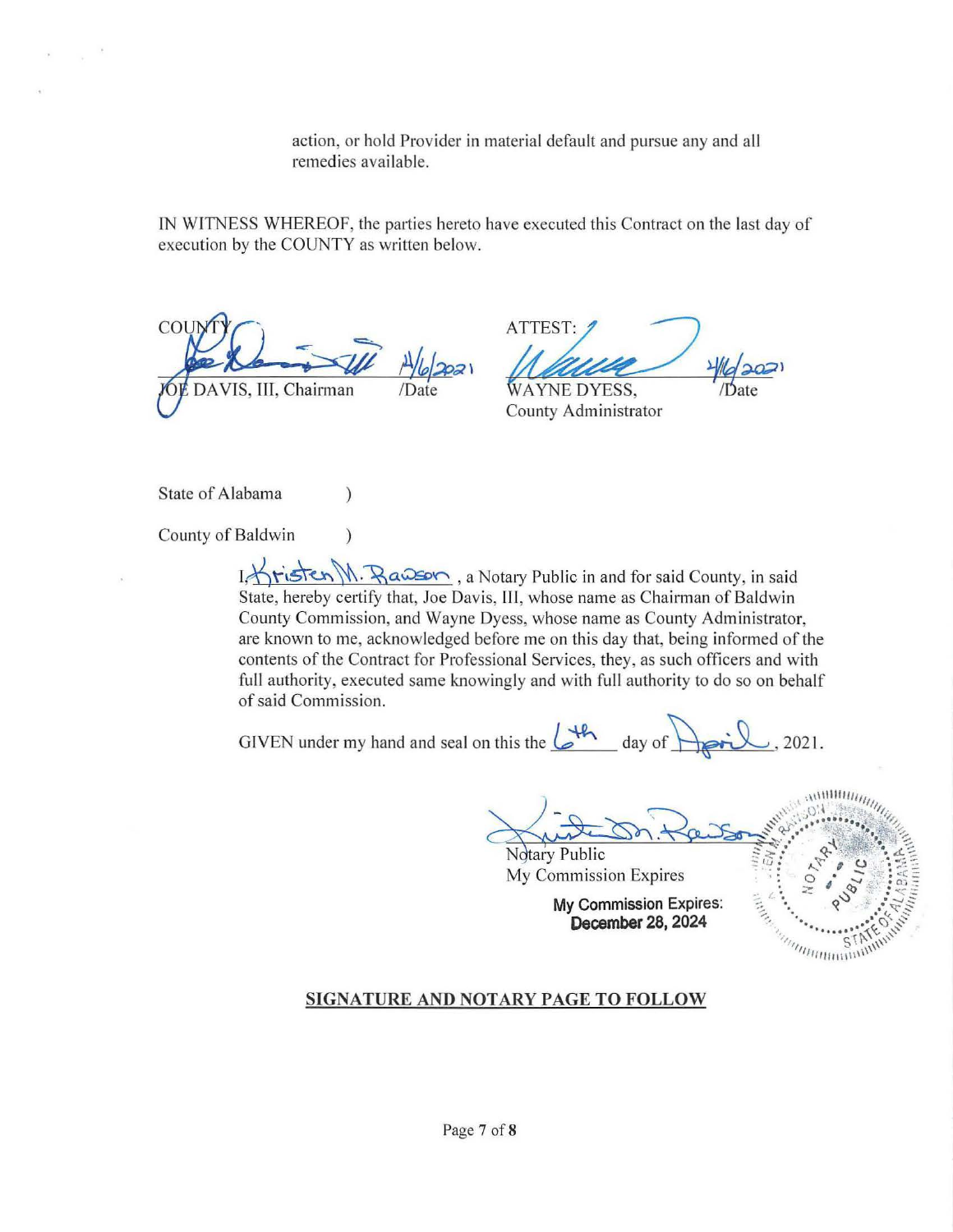PROVIDER:

Lisa A. Hobart, LLC 1 4-1-21 /100 al Hebrell By Sole-Hember /Date Its

State of  $M\&N\&QD$ County of  $0$ ak $|$ and)

I,  $\text{Term}$  $\text{Hest}$   $\text{K}$  $\Omega$  IX:  $\text{Notary}$  Public in and for said County and State, hereby certify that  $\frac{1}{2}$ . HoYx:  $\frac{1}{2}$  HoYx:  $\frac{1}{2}$  as  $\frac{1}{2}$   $\frac{1}{2}$   $\frac{1}{2}$   $\frac{1}{2}$   $\frac{1}{2}$   $\frac{1}{2}$   $\frac{1}{2}$   $\frac{1}{2}$   $\frac{1}{2}$   $\frac{1}{2}$   $\frac{1}{2}$   $\frac{1}{2}$   $\frac{1}{2}$   $\frac{1}{2}$   $\frac{1}{2}$   $\frac{1}{$ whose name is signed to the foregoing in that capacity, and who is known to me, acknowledged before me on this day that, being informed of the contents of the foregoing, he executed the same voluntarily on the day the same bears date for and as an act of said Lisa A. Hobart, LLC.

GIVEN under my hand and seal on this the  $\frac{4+h}{1}$  day of  $A \circ f'$ , 2021.



TEMPTEST BANKS<br>Notary Public, State of Michigan<br>County of Oakland<br>My Commission Expires Jun, 28, 2024<br>Acting in the County of CLACTIC

Notary Public

My Commission Expires  $C_{\ell}$  - 28 -2024